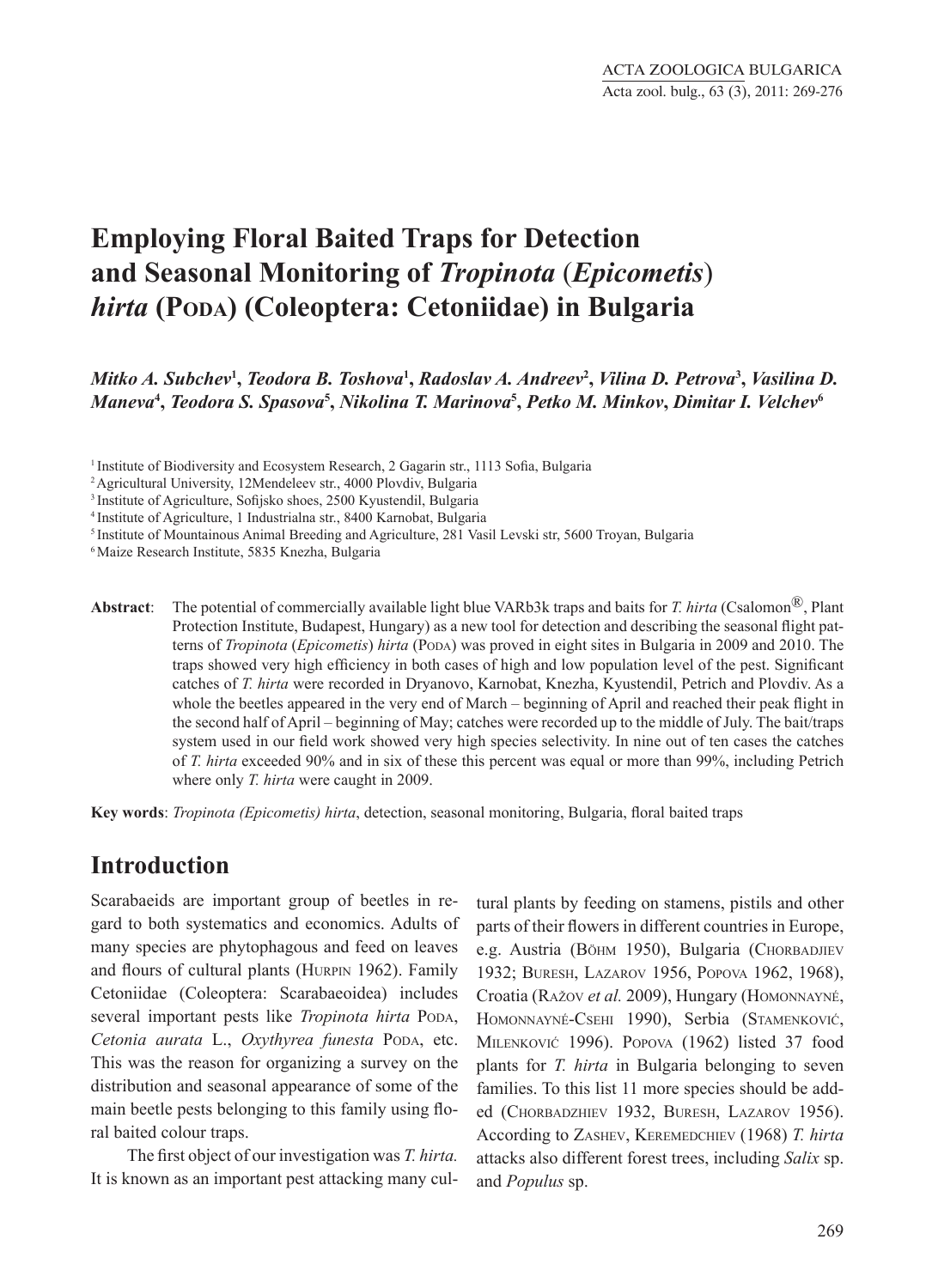Tóth *et al.* (2003) found three compounds attracting *T. hirta* in field: cinnamyl alcohol, transanethol and cinnamyl acetate. Further tests showed that the combination of light blue colour and a bait of 1:1 mixture of cinnamyl alcohol and trans-anethol used in dry funnel traps are very effective tool for catching both males and females of the pest (SCHMERA *et al*. 2004). Later, as a result of ellectrantenographic screening of 27 synthetic compounds (most of them floral) and further testing of the most active ones among them, a new coattractant increasing the attractiveness of cinnamyl alcohol/trans-anethol mixture was found: 4-methoxyphenethyl alcohol significantly increases catches of *T. hirta* when added to the known binary attractant mixture (VUTS *et al.* 2010b). Floral baited blue dry traps have already been successfully used for detection and/or seasonal monitoring of *T. hirta* in Bulgaria (Mircheva *et al*. 2004), Hungary, Croatia and Italy (Tóth *et al.* 2009).

The objective of the present research was to prove the potential and species-specificity of floral baited traps as a new tool for establishing the possible presence of *T. hirta* in several regions in Bulgaria and describing the seasonal flight patterns of the pest in the sites where its population level allows this to be done. Information about other species of superfamily Scarabaeoidea captured in the traps is also given.

# **Materials and Methods**

Commercially available VARb3k traps with a light blue upper funnel and baits for *T. hirta* were purchased from Csalomon® (Plant Protection Institute, Budapest, Hungary) and used in our field work. Two traps (together with two traps for each *C. aurata* and *O. funesta*) were set in eight sites in Bulgaria in 2009-2010 in: Dryanovo, Gabrovo, Karnobat, Knezha, Kyustendil, Petrich, Plovdiv and Troyan. Details of the experimental work are shown in Table 1. The traps, installed on the ground or at a height of 50-100 cm above, were visited weekly and the beetles caught were collected and identified in laboratory using BARAUD (1992) and MEDVEDEV (1965). Only in Gabrovo the traps were visited irregularly at 10-15 day intervals.

## **Results**

Significant catches of *T. hirta* were recorded in six of the experimental sites during 2009. No beetles of this species were caught in Troyan and only three beetles were caught in Gabrovo in 2009 which was the reason not to go on with the observations at these sites in 2010. We failed to organize further observation in Petrich and this site was also excluded in 2010 but another site, Knezha, was added. Significant catches were recorded in all five sites investigated during 2010. The most numerous catches were recorded in Kyustendil and Petrich in 2009 and in Knezha and Kyustendil in 2010 (Table 2).

The trend of the seasonal flight of *T. hirta* in all the sites of investigations was similar in both 2009 and 2010. As a whole the beetles appeared in the very end of March – beginning of April and reached their peak flight in the second half of April – beginning of May. The latest catches were recorded in Karnobat (July 2, 2010) and Kyustendil (July 14 2010), (Fig. 1-5).

The bait/traps system used in our field work showed very high species selectivity. In nine out of

| <b>Region</b> | <b>Altitude</b> | <b>Vegetation</b>                                  | Date of setting<br>the traps |       | Date of collecting<br>the traps |       |
|---------------|-----------------|----------------------------------------------------|------------------------------|-------|---------------------------------|-------|
|               |                 |                                                    | 2009                         | 2010  | 2009                            | 2010  |
| Dryanovo      | $200 - 299$ m   | Mixed orchard                                      | 25.03                        | 27.03 | 31.08                           | 26.07 |
| Gabrovo       | $300 - 499$ m   | Mixed orchard                                      | 02.04                        |       | 15.08                           |       |
| Karnobat      | $200 - 299$ m   | Mixed park (tress and bushes) vegetation           | 25.03                        | 12.03 | 31.08                           | 30.07 |
| Knezha        | $100 - 199$ m   | Various cereals (maize, sunflower,<br>wheat, oats) |                              | 12.03 | $\overline{\phantom{a}}$        | 27.08 |
| Kyustendil    | $500 - 699$ m   | Mixed orchard                                      | 30.03                        | 17.03 | 25.08                           | 28.07 |
| Petrich       | $100 - 199$ m   | Peach orchard                                      | 17.03                        |       | 31.08                           |       |
| Ploydiy       | $100 - 199$ m   | Mixed orchard                                      | 27.03                        | 19.03 | 28.08                           | 27.07 |
| Troyan        | 300-499 m       | Mixed orchard                                      | 25.03                        |       | 31.08                           |       |

**Table 1.** Details of the field tests. The altitude of towns is taken from: http://bg.guide-bulgaria.com/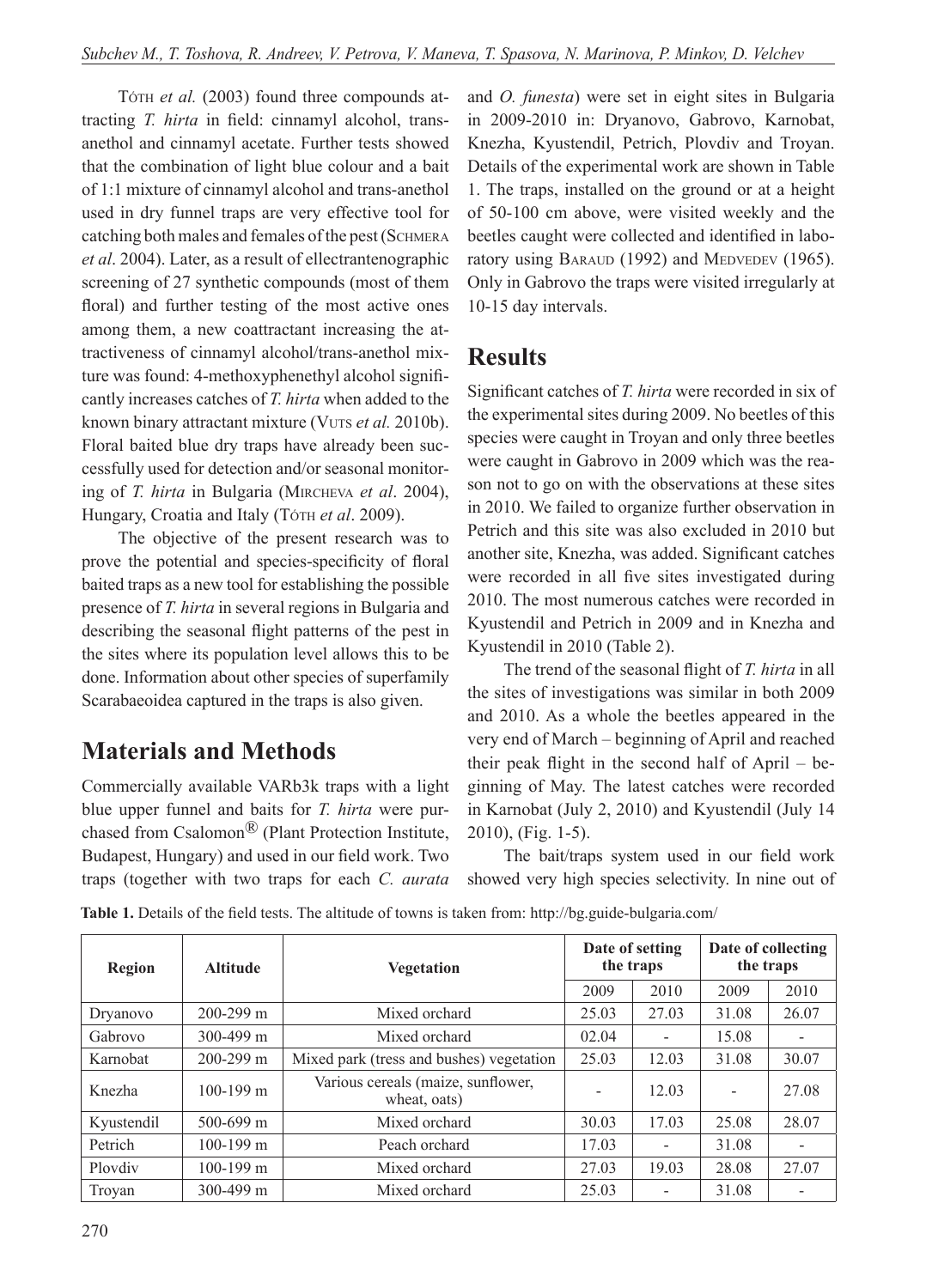| <b>Site</b> | <b>Total number of beetles</b><br>caught |      |  |
|-------------|------------------------------------------|------|--|
|             | 2009                                     | 2010 |  |
| Dryanovo    | 90                                       | 34   |  |
| Gabrovo     | 3                                        |      |  |
| Karnobat    | 165                                      | 15   |  |
| Knezha      |                                          | 1408 |  |
| Kyustendil  | 1700                                     | 660  |  |
| Petrich     | 701                                      |      |  |
| Ploydiy     | 157                                      | 274  |  |
| Troyan      |                                          |      |  |

**Table 2.** Catches of *T. hirta* in two target traps in each of eight sites in Bulgaria during 2009 and 2010.

ten cases the catches of *T. hirta* exceeded 90% and in six of these this percent was equal or more than 99%, including Petrich where only *T. hirta* were caught in 2009. The other scarabaeid beetles, besides the target one, caught in the traps were *O. funesta, C. aurata*, *Protaetia (Netocia) cuprea* (Fabricius), *Valgus hemipterus* (L.), *Blitopertha lineolata* (FISCHER VON Waldhein), *Anisoplia (Autanisoplia) austriaca*

05.04.

27.03.

19.04. 26.04.

 $12.04.$ 

(Herbst) and *Trichius fasciatus* (L.); all of them with the exception of the last one are pest species (Fig. 6).

### **Discussion**

Our results have shown that the commercially light blue VARb3k traps and baits for *T. hirta* (Csalomon®, Plant Protection Institute, Budapest, Hungary) are very potent tool for attracting and capturing the beetles of this species in both cases of a high population level and low population level of the pest.

*T. hirta* is known as widely distributed pest in Bulgaria. One of the first reviews on the distribution and host plants of *T. hirta* in Bulgaria is that of CHORBADJIEV (1932). More recent publications also showed that the pest is polyphagous and widely distributed in this country (Buresh, Lazarov 1956; Popova 1962; 1968). The results of our recent investigations confirmed to a great extent this. It worth mentioning the absence of the pest in Troyan in 2009 which is in accordance with the results obtained earlier at the same spot – only few beetles of this species were caught in 25 traps operating whole season in



**Fig. 1.** Seasonal flight of *T. hirta* in Dryanovo, 2009 and 2010. Arrows (↓) show the dates of installing and reinstalling the traps in the field. Asterisks (\*) mark the date when the baits were renewed.

Date

31.05. 07.06. 14.06. 21.06.

24.05.

05.07. 12.07. 19.07. 26.07. 03.08.

28.06.

 $17.08.$ 

24.08.

 $10.08.$ 

 $17.05.$ 

03.05. 10.05.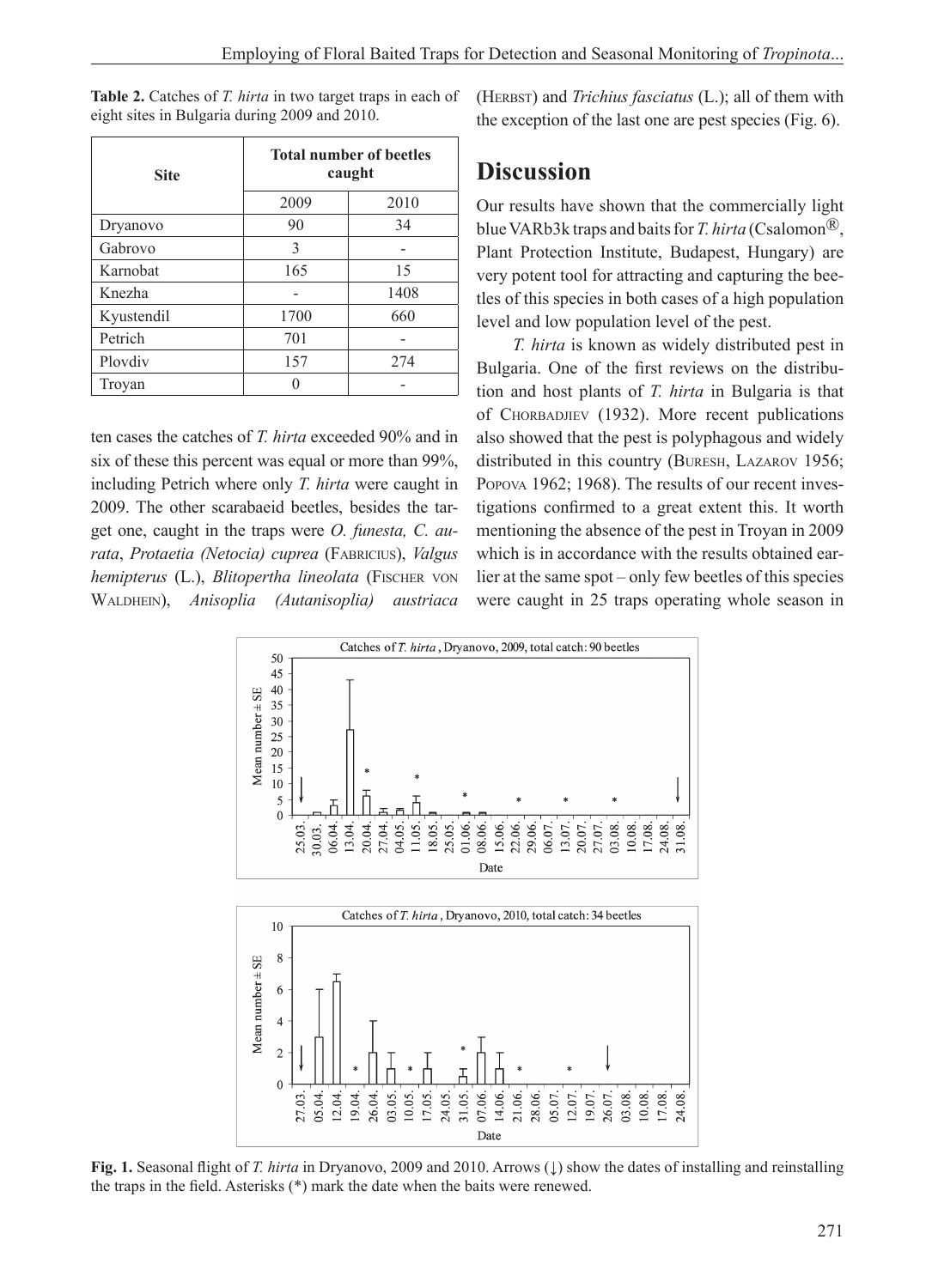



**Fig. 2.** Seasonal flight of *E. hirta* in Karnobat, 2009 and 2010. For symbols see the legend for Fig. 1.





**Fig. 3.** Seasonal flight of *T. hirta* in Kyustendil, 2009 and 2010. For symbols see the legend for Fig. 1.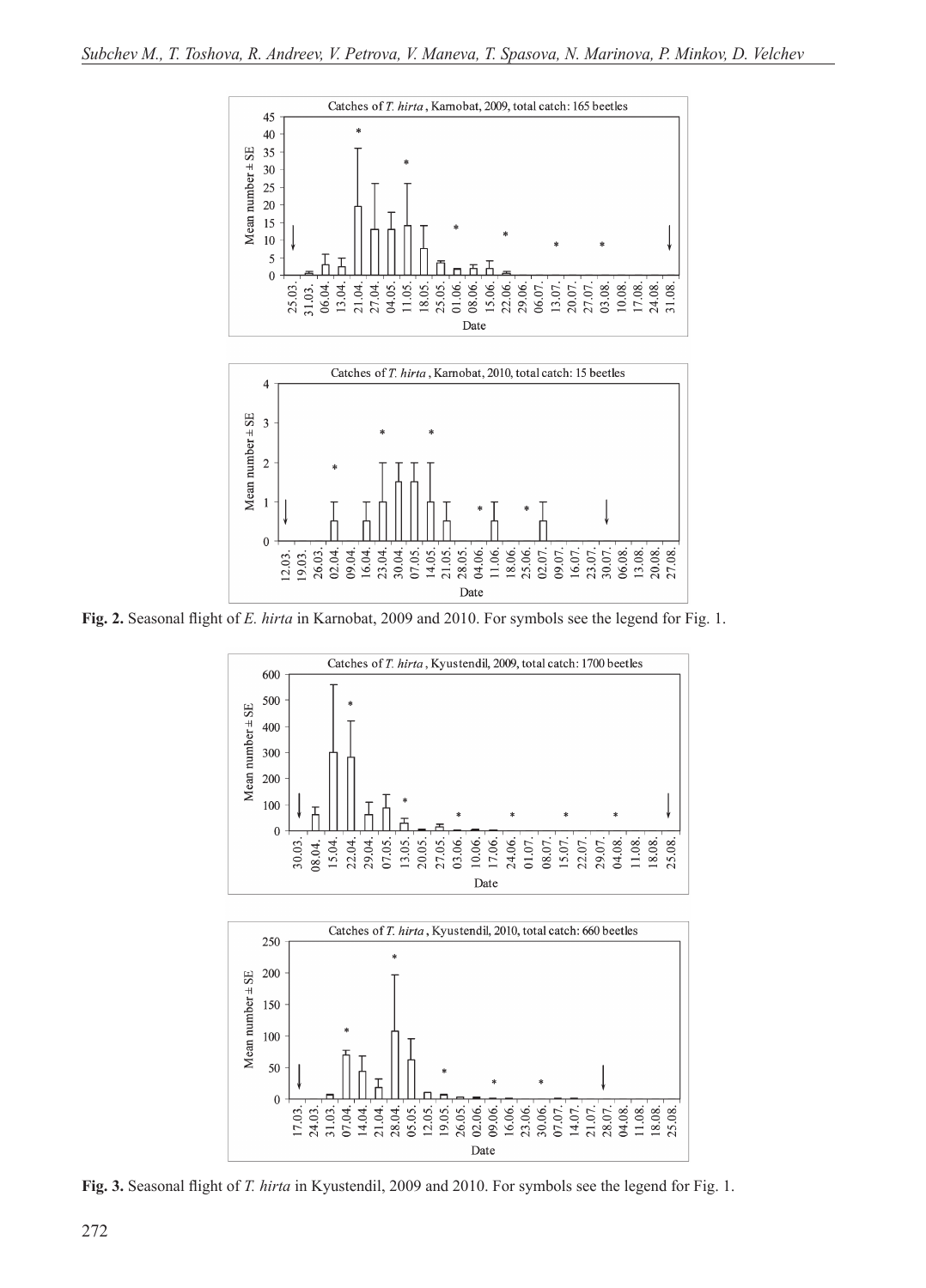



**Fig. 4.** Seasonal flight of *T. hirta* in Plovdiv, 2009 and 2010. For symbols see the legend for Fig. 1.



**Fig. 5.** Seasonal flight of *T. hirta* in Petrich, 2009 and Knezha, 2010. For symbols see the legend for Fig. 1.

22.04. 29.04. 05.05. 14.05. 04.06.

Date

02.07. 16.07. 29.07. 06.08. 13.08. 20.08. 27.08.

22.07 09.07

21.05. 28.05. 11.06. 18.06. 25.06.

 $\overline{0}$ 

12.03. 19.03. 26.03. 02.04. 08.04. 16.04.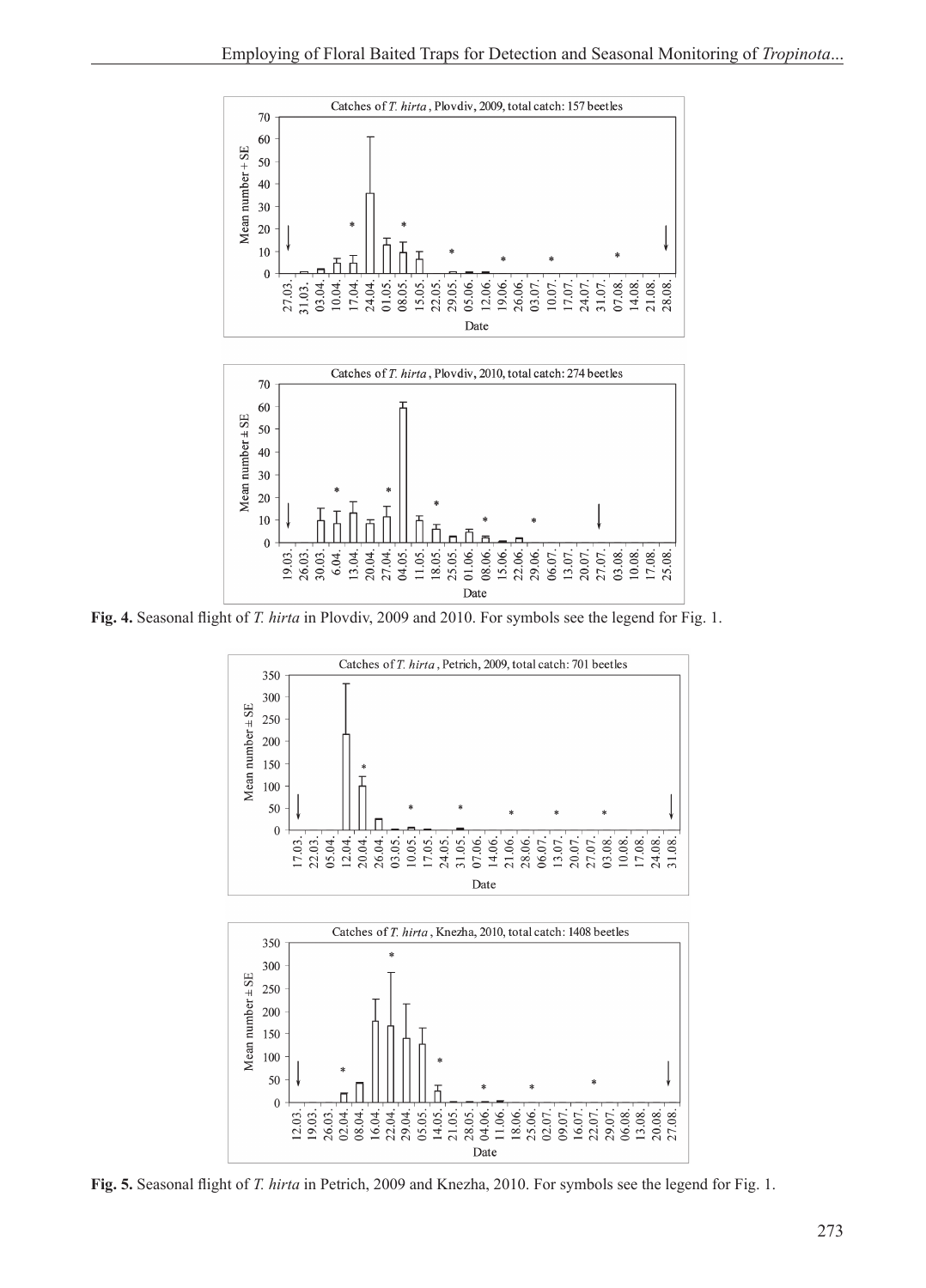

**Fig. 6.** Percentage distribution of scarabaeid beetles caught in traps with baits for *T. hirta* at six sites in Bulgaria in 2009-2010.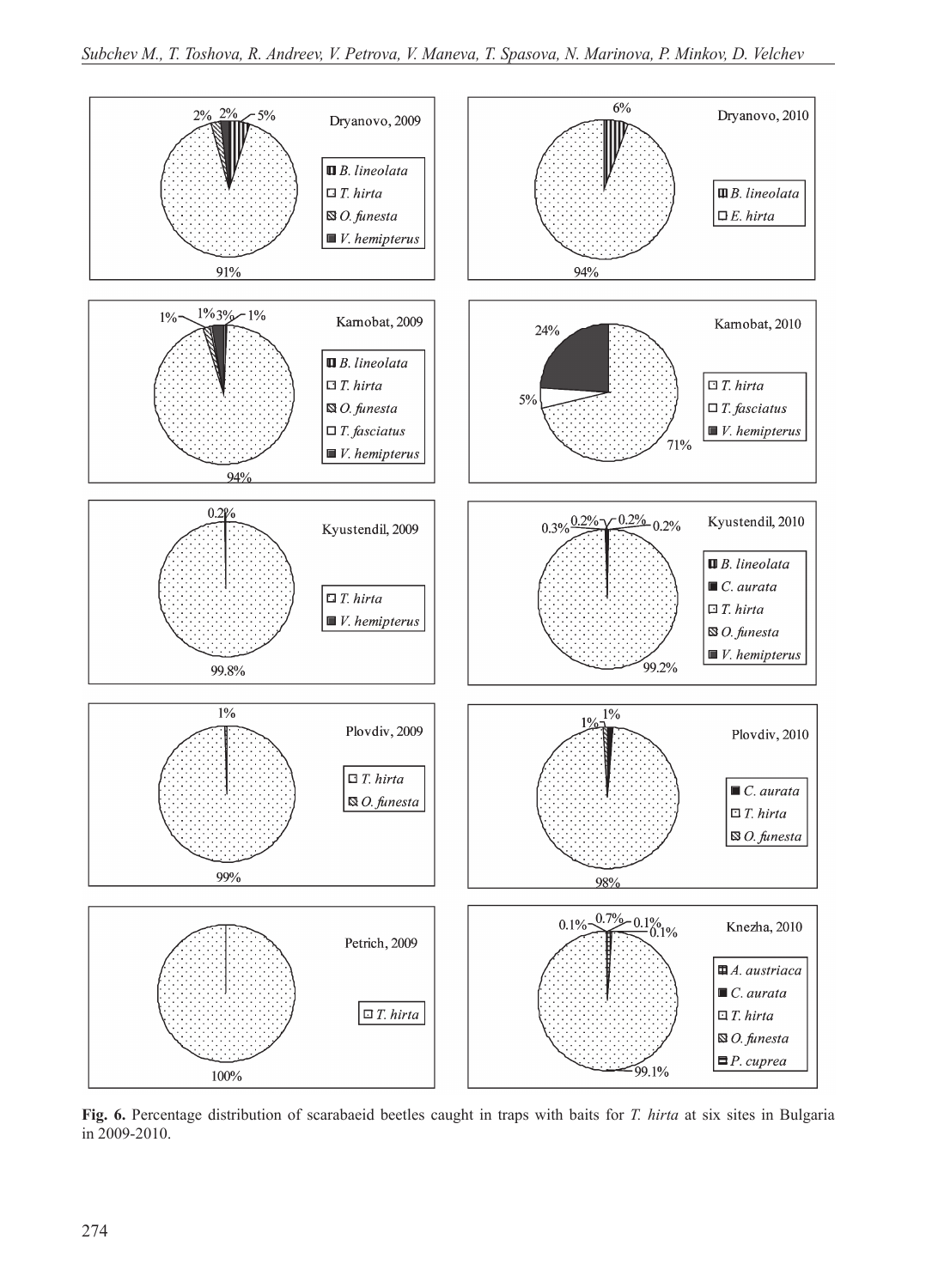2006 (Subchev, Spasova unpublished data). On the other hand a total of 25 *T. hirta* beetles were caught in traps for *C. aurata* and *O. funesta* at the same site in 2010 (Subchev *et al*. unpublished data). This low population level of the pest in Troyan is difficult for explanation. One possible reason could be the relatively high altitude but we recorded very high population level of the pest at another site, Kyustendil, located at almost the same altitude.

According to CHORBADJIEV (1932), *T. hirta* beetles appeared in April, reached their peak in the beginning and the first half of May and then disappeared in the middle of June after which only single exemplars were observed. The more accurate study of Popova (1962) carried out in 1957-1959 showed that *T. hirta* appeared in the field from March 5 to April 4 and the flight lasted until July 8 – July 24. The results of our earlier field investigations with same VARb3k traps and carried out in 2000 in Kyustendil showed an earlier flight of the pest as compared to the results at the same site reported in the present paper for 2009 and 2010. Summarizing the data available we could conclude that in Bulgaria *T. hirta* appeared in March – beginning of April and could be observed in the field up to the end of July depending on the climatic conditions of the year. Similarly the term of the peak flight vary in the period of the second half of April – first half of May. Tóth *et al.* (2009) reported similar results obtained by the same traps: in Hungary, Croatia and Italy the pest appeared at the end of March or early April and the peak flight was recorded in April. According to Negrobov (2009) in Voronezh province, Russia, *T. hirta* belongs to the 'late spring – early summer' phenological group with an abundance peak in May.

Our results showed also a very high speciesspecificity of the VARb3k traps which exceeded 90% in nine of the all ten cases and well correlates with the literature data. Field experiments organised earlier in Hungary, Croatia, Bulgaria and Italy have shown more than 50% *T. hirta* caught in the traps for this species in whole season observation but at the time of *T. hirta* flight this percent rise up to 75% (Vuts *et al.* 2010a). Of course this ratio between catches of the target and non-target species such as *O. funesta, C. aurata, V. hemipterus*, etc. depends on the occurrence or absence of some of these species at a certain site and their population level when present – in the case of a very low population level of the target species and high population level of the not-target species the ratio of the beetles caught could be changed in the favour of the non-target species. In Italy, another *Tropinota* species, *Tropinota (Tropinota) squalida* (Scopoli) was also attracted into the traps for *T. hirta*  (Tóth *et al.* 2009). *T. squlaida* occurs also in Bulgaria in orchards, vine yards and also on colza and rye (Buresh, Lazarov 1956) but never found in our traps during the recent investigations.

**Acknowledgments:** Thanks are due to Petya Trayanova, Kircho Trayanov, Vasilii Abaev and Silvia Terziiska for technical assistance in the field work. This project was supported by Grant DO02-244/2008 of the Bulgarian National Scientific Fund.

#### **References**

- BARAUD J. 1992. Coléoptères Scarabaeoidea d'Europe. Faune de France, vol. 78. Féderation Française des Societés de Sciences Naturelles. Lyon, 856 p.
- Böhm H. 1950. Beobachtungen iiber das Auftreten des rauhhaariges Roseokäfers als Schädling von Obstbaumblüten in Österreich (*Tropinota* (*Epicometis*) *hirta* Poda). – *Pflanzenschutzberichte*, **5** (3-4): 241-257.
- Buresh I., A. Lazarov 1956. Vrednite nasekomi za selskoto i gorskoto stopanstvo v Balgariya. Balgarska Akademiya na naukite, Sofia. 289 p. (In Bulgarian).
- CHORBADZHIEV P. 1932. Die Feinde der Kulturpflanzen während der Jahre 1928 u. 1929. – *Svedeniya po zemedelie*. **13** (3-4): 4-48 (In Bulgarian, German abstract).
- HOMONNAY F., É. HOMONNAYNÉ-CSEHI 1990. Cserebogarak e Melolonthidae. – In: T. Jermy, K. Balázs (Eds.): A növényvédelmi állattan kézikönyve (Handbook of Plant Protection Zoology), vol. 3/A. Akadémiai Kiadó, Budapest, 156-215 (In Hungarian).
- Hurpin B. 1962. Super-famille des Scarabaeoidea. In A. S. Balachowsky (Ed.): Entomologie appliquée á l'agriculture. Masson et Cie Éditeurs, Paris, 24-204.
- Medvedev S. I. 1965. The Family Scarabaeidae. In G. Y. Bey-Bienko (Ed.): Determination Keys of Insects of the European Part of the USSR. Vol. 2. Coleoptera and Strepsiptera. Moscow-Leningrad, Nauka, 166-208. (In Russian).
- Mircheva A., M. Subchev, I. Sredkov, M. Tóth. 2004. Seasonal flight of *Epicometis hirta* Poda (Coleoptera, Scarabaeidae) established by attractant traps. – *Annuaire de l'Université de Sofia* 'St. Kliment Ohridski', **96**: 201-204.
- NEGROBOV, S. A. 2009. Seasonal dynamics of scarab beetles (Coleoptera: Lamellicornia) in Voronezh province. – Entomological Review, **89**: 1, 113-115.
- Nikolova V. 1968. Entomotsenologichni i biologichni prouchvaniya v nasazhdeniya s maslodajna roza. II. Coleoptera. – *Izv. Zool. Inst. Muzei*, **26**: 119-155. (In Bulgarian, with Russian abstract).